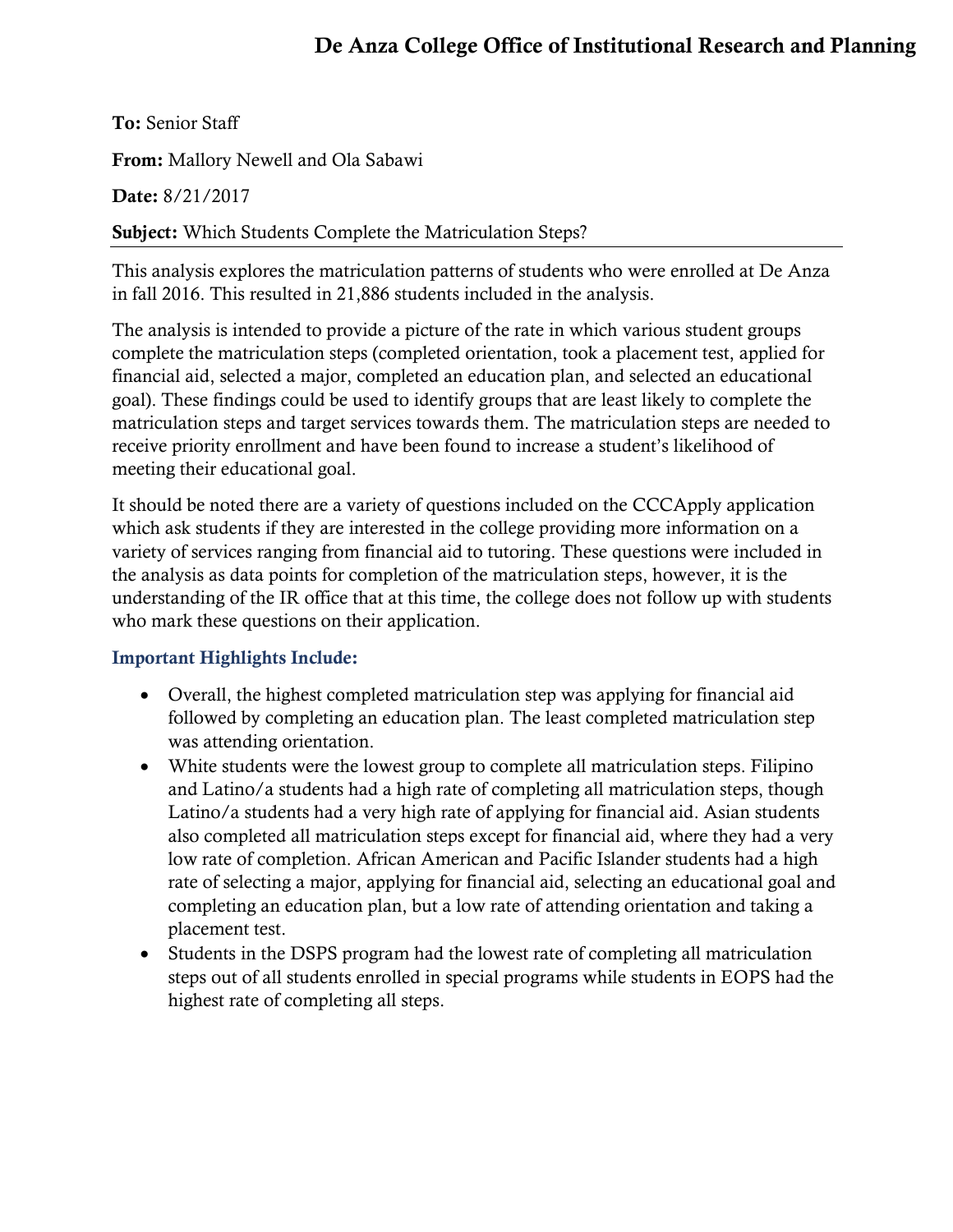#### Important Highlights Continued:

#### Most and Least Likely to Complete All Matriculation Steps

- Students most likely to complete all matriculation steps included those who took a basic skills course at any time, EOPS students, student with an educational goal of "Transfer" and full-time students.
- Students who applied for fall 2016 and registered for fall 2016 had a negative association with completing all matriculation steps (as they had only been enrolled for one term), as well as students with an educational goal of "Other", students who identify as White, students with an unknown California residency status, and students in the DSPS program.

#### Attended Orientation

- Overall, attending orientation is the least completed matriculation step of those included in this analysis.
- International students were the most likely to attend orientation while students with an educational goal of "Other" were least likely.
- Other low completers included students who declared a goal of "Certificate", DSPS and CalWorks students, and White students.

#### Took a Placement Test

- Students with a goal of "Transfer" and those who had taken a basic skills course at any time had the highest rate of taking a placement test.
- The lowest rates of completing a placement test were for students with an educational goal of "Other" or "Certificate", DSPS students, and White students.

#### Applied for Financial Aid

- Overall, applying for financial aid is the most commonly completed matriculation step. Students in EOPS and CalWorks were most likely to apply for financial aid followed by low income and first generation students.
- Students least likely to apply for financial aid were students with an educational goal of "Other" or "Certificate" and students in the DSPS program.

#### Selected a Major

- Students with the highest rate of selecting a major included students with a goal of "Transfer", and full-time students.
- Students least likely to select a major included those with an educational goal of "Other", DSPS students, White students, and students with an unknown ethnicity.

#### Completed an Education Plan

 Students with high levels of completing an education plan included those with a goal of "Transfer", EOPS and CalWorks students, and full-time students.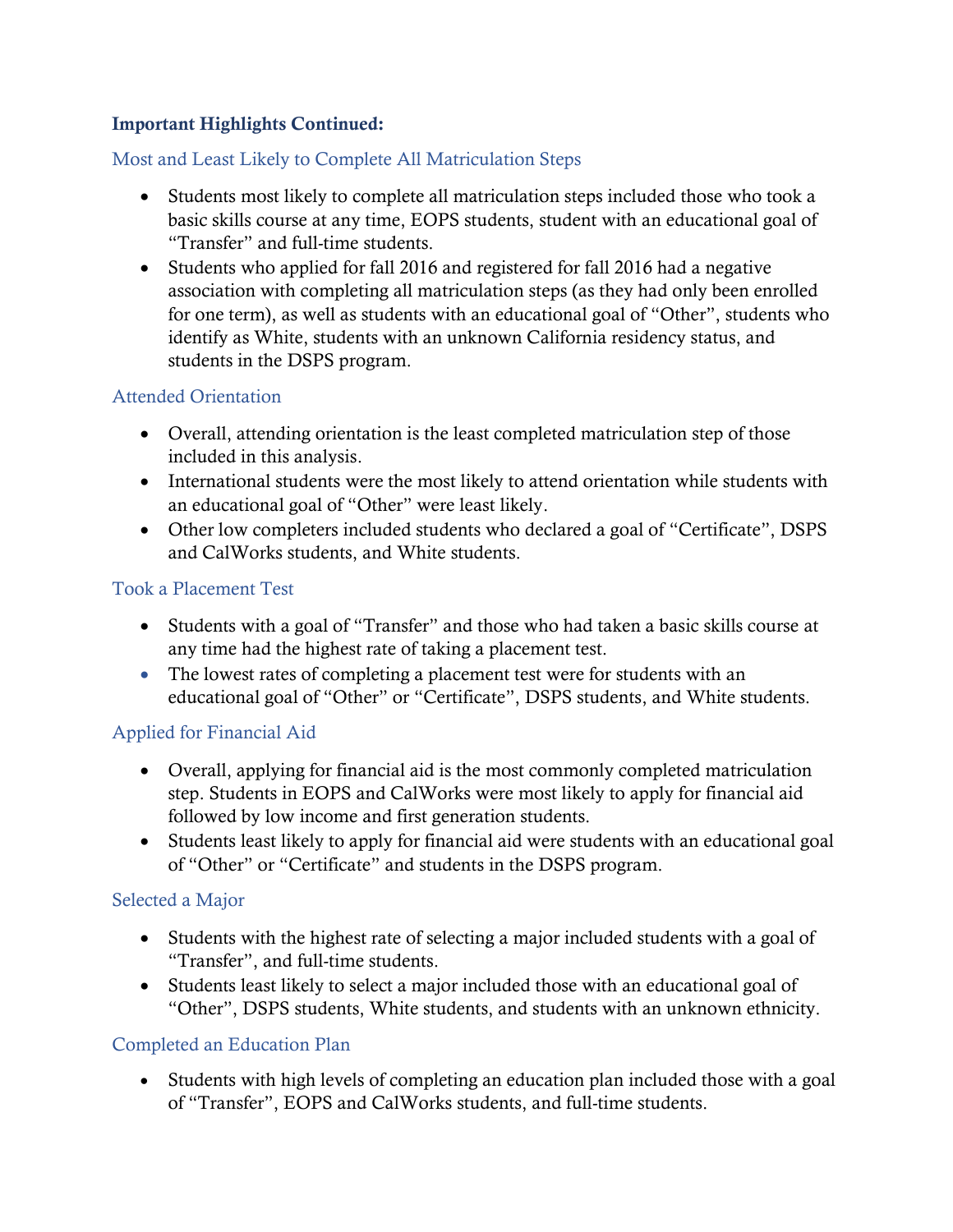Students least likely to select a major included those with an educational goal of "Other", "Certificate" or 'Degree', and DSPS students.

Selected an Educational Goal of Degree, Certificate or Transfer

- Students with high levels of selecting an educational goal included full-time students, students who took a basic skills course and students in the CalWorks and EOPS programs.
- Students least likely to select an educational goal included DSPS and White students.

# **Figure 1. Characteristics of Students and Completion of Matriculation Steps**

Low Income Ethnicity: Filipino **IX** Citizenship: Refugee/Asylee **XII** Λ First Generation Receiving Assistance (TANF, SSI)  $\bullet x$ Special Program: Veterans  $\bullet$  XA Ethnicity: Latino/a X Interest: Health Services Interest: Calworks Interest: Counseling Interest: Psych Counseling Interest: Athletics **BEXALE** Interest: Career Planning Interest: Housing Interest: EOPS Interest: Basic Skills **OXBM** Interest: Scholarships Interest: Student Government Interest: Tutoring Interest: Testing Special Program: CalWorks ō  $\overline{\mathsf{x}}$ Interest: Transfer **X** Interest: Financial Aid International Students Full-time Student Special Program: EOPS  $\overline{\mathbf{x}}$ Took Basic Skills Courses Educational Goal: Transfer-0.8 -0.6 -0.4 -0.2 0 0.2 0.4 0.6 ■Orientation • Placement Test ▲ Applied Fin Aid • Major Selected ■ Education Plan × Education Goal Selected

High Levels of Completion (%)

Note: Graphs based on the median levels of completion. Includes highest 28 median values.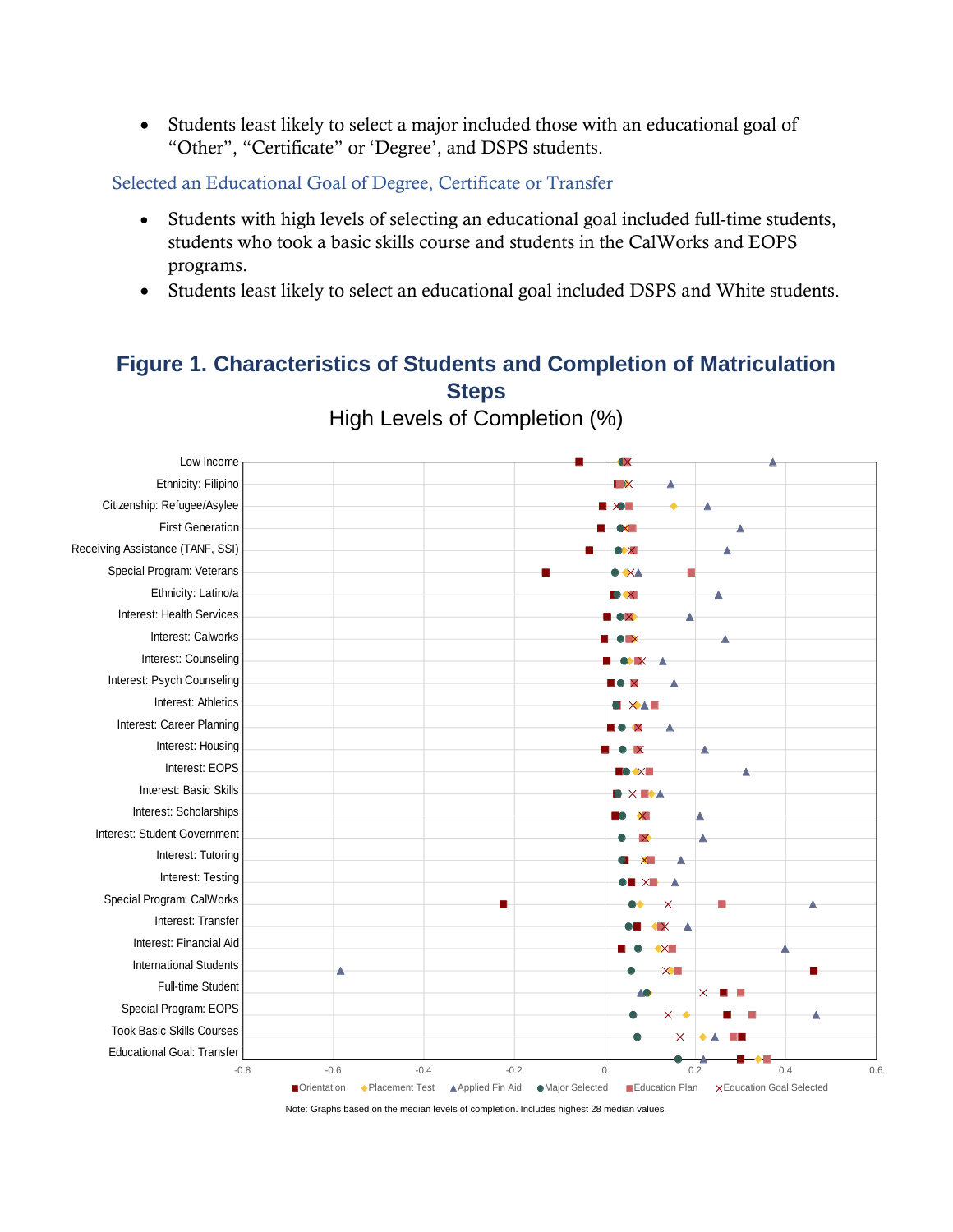# **Characteristics of Students and Completion of Matriculation Steps**



Low Levels of Completion (%)

Note: Graphs based on the median levels of completion. Includes lowest 29 median values.

## Analysis:

Figures 1 and 2 above show the percentage point differences for a variety of student characteristics for students with either a high or low rate of completing the matriculation steps included in this analysis.

#### Attended Orientation

• International students were the most likely to attend orientation  $(+46%)$  while students with an educational goal of "Other" (-38%) were least likely.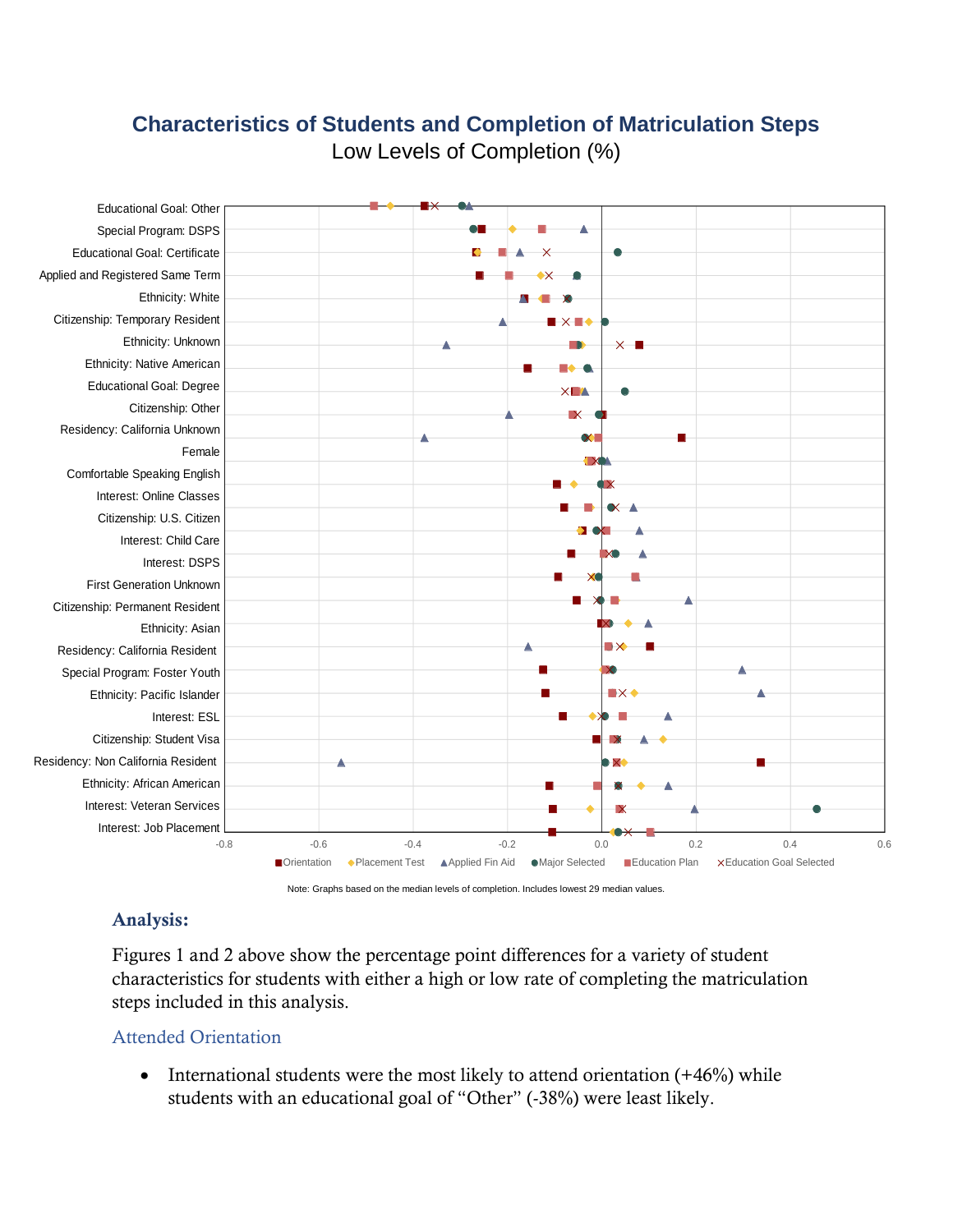- The next top five groups to attend orientation are students who enrolled in a basic skills course at any time (+30%), students who declared a goal of "Transfer" (+30%), students enrolled in the EOPS program (+27%), and students enrolled full-time in fall  $2016 (+26%)$ .
- Students who were least likely to attend orientation included: students who declared a goal of "Certificate" (-27%), students enrolled in DSPS (-25%) or CalWorks (-22%), and students who identify as White (-16%) or African American (-10%).

#### Took a Placement Test

- Students with a goal of "Transfer" (+34%) and those who had taken a basic skills course (+22%) had the highest rate of taking a placement test followed by students in the EOPS program  $(+18%)$ , and students with a refugee or asylum status  $(+15%)$ .
- The lowest rates of completing a placement test were for students with an educational goal of "Other" (-45%) or "Certificate" (-26%), students in the DSPS program (-19%), and White students (-13%).

## Applied for Financial Aid

- Students in the EOPS  $(+47%)$  and CalWorks programs  $(+46%)$  were the most likely to apply for financial aid followed by low income students (37%), and first generation students  $(+30\%)$ . Latino/a students  $(+25\%)$  and African American students (+20%) were most likely to apply for financial aid of all ethnic groups.
- Students least likely to apply for financial aid (after non-resident students unable to apply) were students with an educational goal of "Other" (-28%) or "Certificate" (- 17%), and students in the DSPS program (-4%). Asian (-16%) and White (-17%) students were least likely to apply for financial aid of all ethnic groups.

#### Selected a Major

- Students with the highest rate of selecting a major included students with a goal of "Transfer"  $(+16%)$ , full-time students  $(+9%)$ , and students who indicated on their application they are interested in financial aid  $(+7%)$ .
- Students least likely to select a major included those with an educational goal of "Other" (-30%), students in the DSPS program (-27%), White students (-7%), and students with an unknown ethnicity (-5%).

## Completed an Education Plan

- Students with high levels of completing an education plan included students with a goal of "Transfer"  $(+36\%)$ , students EOPS  $(+33\%)$  and CalWorks students  $(+26\%)$ . full-time students  $(+30\%)$ , and students who took a basic skills course at any time  $(+28%)$ .
- Students least likely to select a major included those with an educational goal of "Other" (-48%), "Certificate" (-21%), or "Degree" (-5%), students in the DSPS program (-13%), followed by White (-12%) students and students whose ethnicity is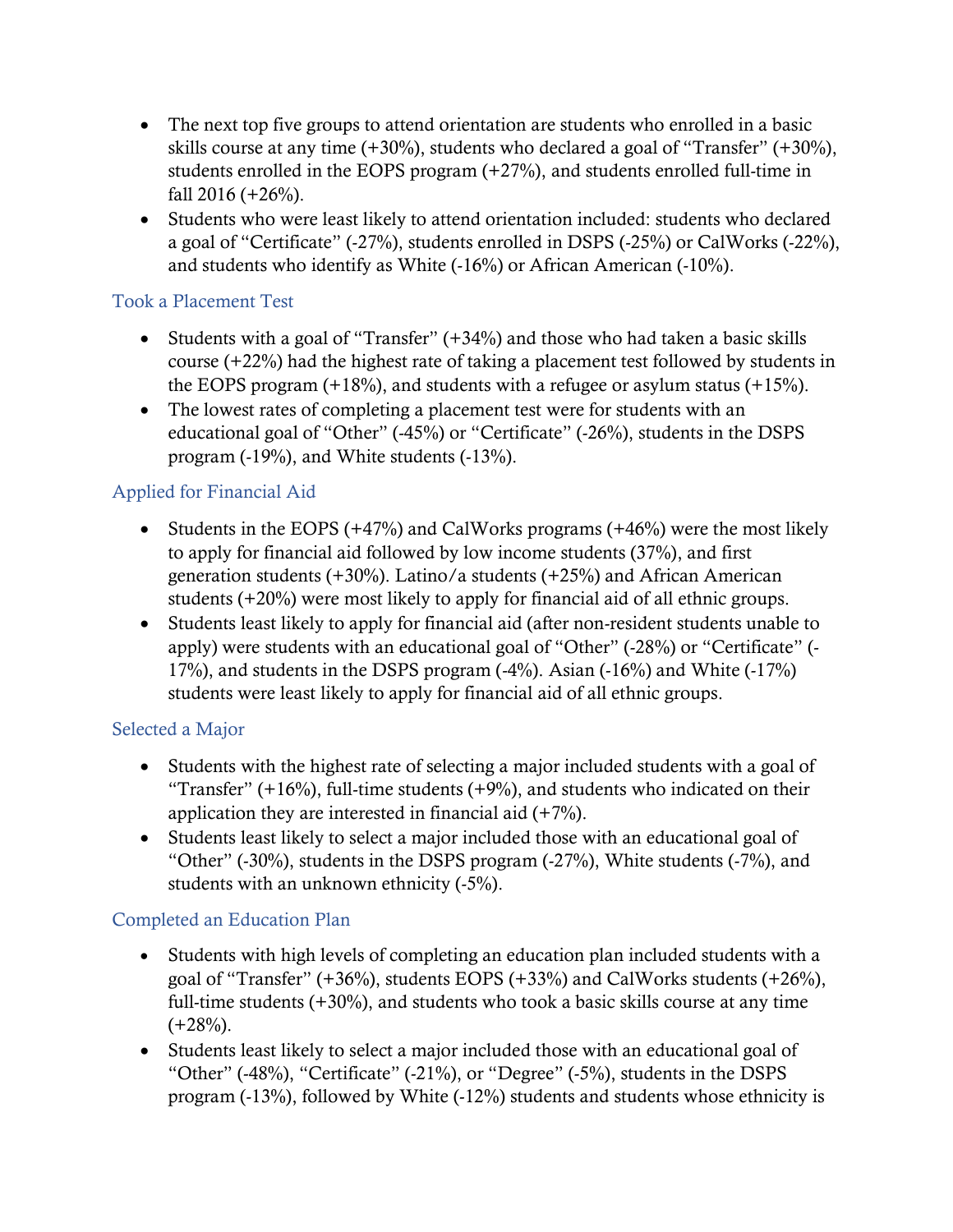Unknown (-6%). Students with a temporary residency or an unknown citizenship status also had low rates of completing an education plan.

Selected an Educational Goal of Degree, Certificate or Transfer

- Students with high levels of selecting an educational goal included full-time students (+22%), students who took a basic skills course at any time (+17%), and students in the CalWorks  $(+14%)$  or EOPS  $(+14%)$  programs, and international students  $(+14\%).$
- Students least likely to select an educational goal included DSPS students (-35%), White students (-11%), students with an unknown ethnicity (-8%), and non-citizens (- 7%).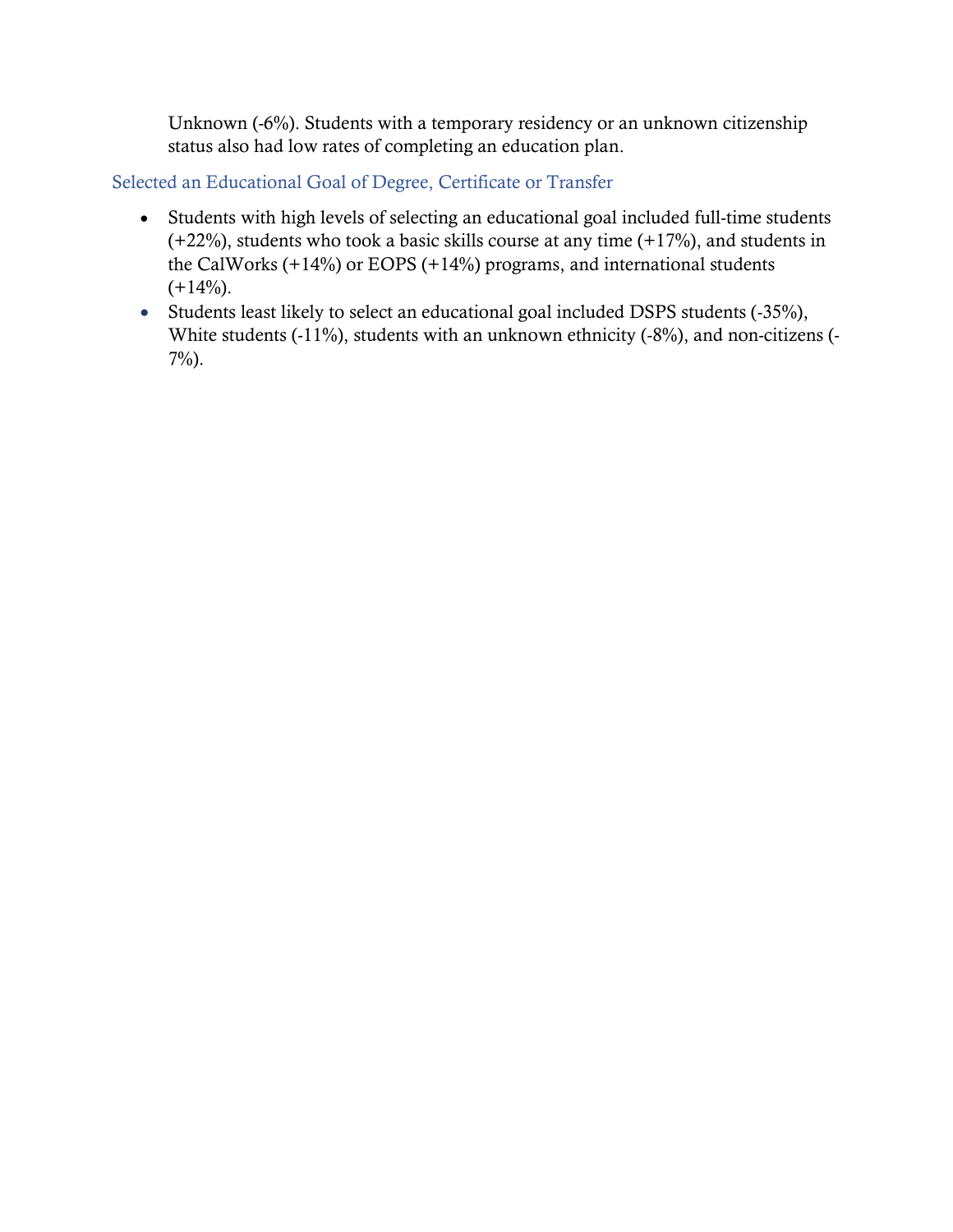### Tables.

Table 1. Percentage Point Differences in Completion of Matriculation Steps by Student Characteristics

|                                      | <b>Attended</b><br><b>Orientation</b> | <b>Placement</b><br><b>Test</b> | <b>Applied</b><br><b>Financial Aid</b> | Major<br><b>Selected</b> | <b>Education</b><br>Plan | <b>Education</b><br><b>Goal Selected</b> |
|--------------------------------------|---------------------------------------|---------------------------------|----------------------------------------|--------------------------|--------------------------|------------------------------------------|
| Applied and Registered Same Term     | $-26%$                                | $-13%$                          | $-5%$                                  | $-5%$                    | $-20%$                   | $-12%$                                   |
| Citizenship: Permanent Resident      | 0%                                    | 6%                              | 10%                                    | 2%                       | 1%                       | $-1%$                                    |
| Citizenship: Refugee/Asylee          | 0%                                    | 15%                             | 23%                                    | 4%                       | 5%                       | 3%                                       |
| Citizenship: Student Visa            | 34%                                   | 5%                              | $-55%$                                 | 1%                       | 3%                       | 3%                                       |
| Citizenship: Temporary Resident      | $-11%$                                | $-3%$                           | $-21%$                                 | 1%                       | $-5%$                    | $-7%$                                    |
| Citizenship: U.S. Citizen            | $-4%$                                 | $-5%$                           | 8%                                     | $-1%$                    | 1%                       | 3%                                       |
| Citizenship: Other                   | $0\%$                                 | $-1%$                           | $-20%$                                 | $-1%$                    | $-6%$                    | $-8%$                                    |
| Comfortable Speaking English         | $-10%$                                | $-6%$                           | 1%                                     | 0%                       | 1%                       | $-1%$                                    |
| <b>Educational Goal: Certificate</b> | $-27%$                                | $-26%$                          | $-17%$                                 | 3%                       | $-21%$                   | N/A                                      |
| <b>Educational Goal: Degree</b>      | $-6%$                                 | $-4%$                           | $-4%$                                  | 5%                       | $-5%$                    | N/A                                      |
| <b>Educational Goal: Other</b>       | $-38%$                                | $-45%$                          | $-28%$                                 | $-30%$                   | $-48%$                   | N/A                                      |
| <b>Educational Goal: Transfer</b>    | 30%                                   | 34%                             | 22%                                    | 16%                      | 36%                      | N/A                                      |
| Ethnicity: African American          | $-10%$                                | $-2%$                           | 20%                                    | 2%                       | 4%                       | 3%                                       |
| Ethnicity: Asian                     | 10%                                   | 5%                              | $-16%$                                 | 1%                       | 1%                       | 1%                                       |
| Ethnicity: Filipino                  | 3%                                    | 5%                              | 15%                                    | 4%                       | 3%                       | 5%                                       |
| Ethnicity: Latino/a                  | 2%                                    | 5%                              | 25%                                    | 3%                       | 6%                       | 6%                                       |
| <b>Ethnicity: Native American</b>    | $-16%$                                | $-6%$                           | $-3%$                                  | $-3%$                    | $-8%$                    | 4%                                       |
| Ethnicity: Pacific Islander          | $-8%$                                 | $-2%$                           | 14%                                    | 1%                       | 4%                       | 4%                                       |
| Ethnicity: Unknown                   | 8%                                    | $-4%$                           | $-33%$                                 | $-5%$                    | $-6%$                    | $-8%$                                    |
| Ethnicity: White                     | $-16%$                                | $-13%$                          | $-17%$                                 | $-7%$                    | $-12%$                   | $-11%$                                   |
| Female                               | $-3%$                                 | $-3%$                           | 1%                                     | 0%                       | $-2%$                    | $-3%$                                    |
| <b>First Generation</b>              | $-1%$                                 | 5%                              | 30%                                    | 3%                       | 6%                       | 5%                                       |
| <b>First Generation Unknown</b>      | $-5%$                                 | 3%                              | 18%                                    | 0%                       | 3%                       | $-2%$                                    |
| <b>Full-Time Student</b>             | 26%                                   | 10%                             | 8%                                     | 9%                       | 30%                      | 22%                                      |
| Interest: Assessment Testing         | 6%                                    | 11%                             | 16%                                    | 4%                       | 11%                      | 9%                                       |
| Interest: Athletics                  | 3%                                    | 7%                              | 9%                                     | 2%                       | 11%                      | 6%                                       |
| Interest: Basic Skills               | 3%                                    | 10%                             | 12%                                    | 3%                       | 9%                       | 6%                                       |
| Interest: CalWorks                   | 0%                                    | $6\%$                           | 27%                                    | 3%                       | 5%                       | 7%                                       |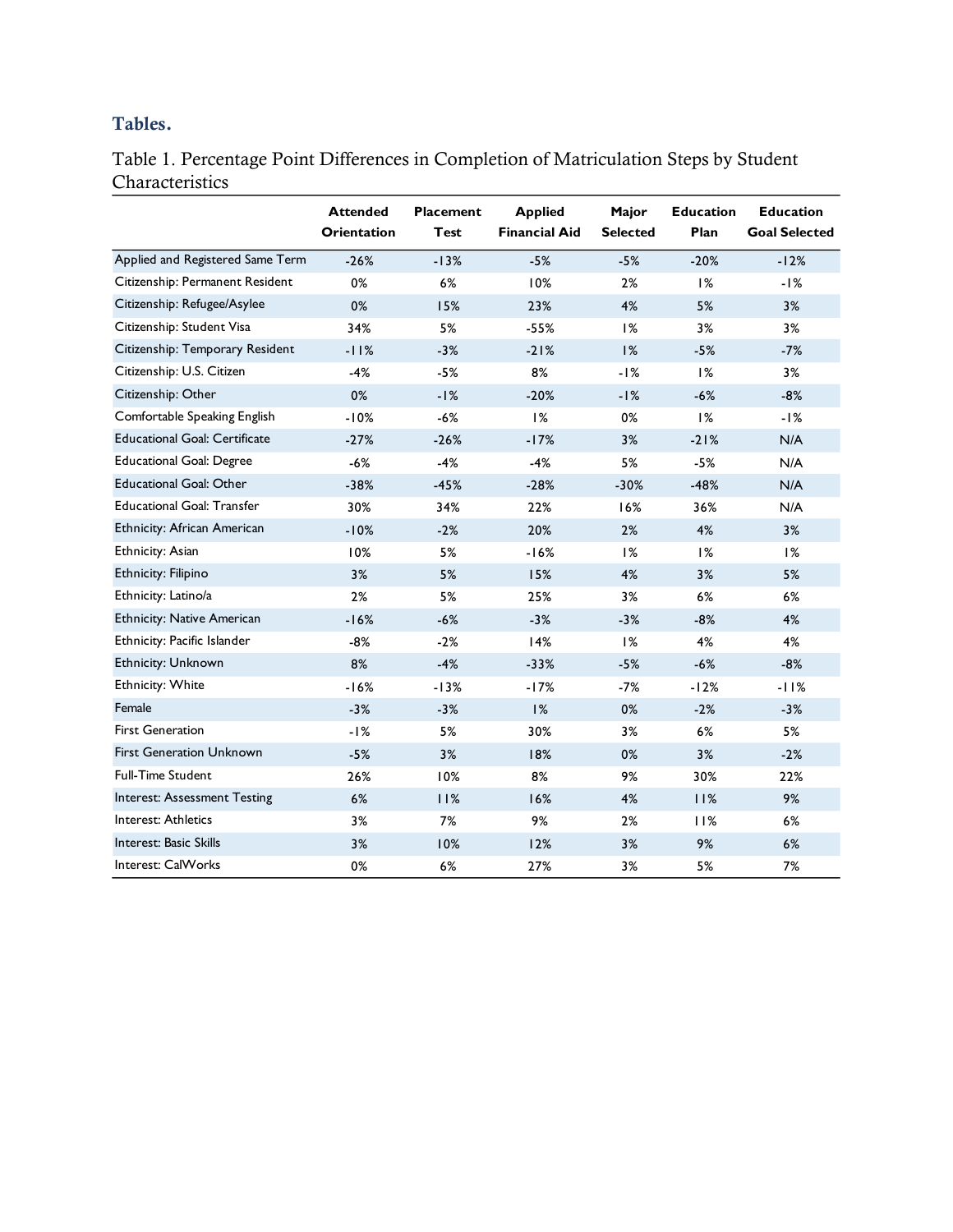Table 1 Continued. Percentage Point Differences in Completion of Matriculation Steps by Student Characteristics

|                                    | <b>Attended</b><br><b>Orientation</b> | <b>Placement</b><br><b>Test</b> | <b>Applied</b><br><b>Financial Aid</b> | Major<br><b>Selected</b> | <b>Education</b><br>Plan | <b>Education</b><br><b>Goal Selected</b> |
|------------------------------------|---------------------------------------|---------------------------------|----------------------------------------|--------------------------|--------------------------|------------------------------------------|
| Interest: Career Planning          | 1%                                    | 7%                              | 14%                                    | 4%                       | 7%                       | 7%                                       |
| Interest: Child Care               | $-6%$                                 | 0%                              | 9%                                     | 3%                       | 0%                       | 0%                                       |
| Interest: Counseling               | $0\%$                                 | 5%                              | 13%                                    | 4%                       | 7%                       | 8%                                       |
| Interest: DSPS                     | $-9%$                                 | $-2%$                           | 7%                                     | $-1%$                    | 7%                       | 2%                                       |
| Interest: EOPS                     | 3%                                    | 7%                              | 31%                                    | 5%                       | 10%                      | 8%                                       |
| Interest: ESL                      | $-1%$                                 | 13%                             | 9%                                     | 3%                       | 2%                       | 0%                                       |
| Interest: Financial Aid            | 4%                                    | 12%                             | 40%                                    | 7%                       | 15%                      | 13%                                      |
| Interest: Health Services          | 1%                                    | 6%                              | 19%                                    | 3%                       | 5%                       | 5%                                       |
| Interest: Housing                  | 0%                                    | 7%                              | 22%                                    | 4%                       | 7%                       | 8%                                       |
| Interest: Job Placement            | 1%                                    | 5%                              | 17%                                    | 4%                       | 4%                       | $6\%$                                    |
| Interest: Online Classes           | $-8%$                                 | $-2%$                           | 7%                                     | 2%                       | $-3%$                    | 2%                                       |
| Interest: Psych Counseling         | 1%                                    | 7%                              | 15%                                    | 4%                       | 7%                       | 6%                                       |
| Interest: Scholarships             | 2%                                    | 8%                              | 21%                                    | 4%                       | 9%                       | 8%                                       |
| Interest: Student Government       | 8%                                    | 10%                             | 22%                                    | 4%                       | 8%                       | 9%                                       |
| Interest: Transfer                 | 7%                                    | 11%                             | 18%                                    | 5%                       | 12%                      | 13%                                      |
| Interest: Tutoring                 | 4%                                    | 9%                              | 17%                                    | 4%                       | 10%                      | 9%                                       |
| Interest: Veteran Services         | $-11%$                                | 2%                              | 10%                                    | 3%                       | 10%                      | 4%                                       |
| International Student              | 46%                                   | 15%                             | $-58%$                                 | 6%                       | 16%                      | 14%                                      |
| Low Income                         | $-6%$                                 | 3%                              | 37%                                    | 4%                       | 5%                       | 5%                                       |
| Receiving Assistance (TANF, SSI)   | $-3%$                                 | 4%                              | 27%                                    | 3%                       | 6%                       | 6%                                       |
| Residency: California Unknown      | 17%                                   | $-2%$                           | $-38%$                                 | $-4%$                    | $-1%$                    | $-5%$                                    |
| Residency: California Resident     | $-12%$                                | 0%                              | 30%                                    | 2%                       | 1%                       | 4%                                       |
| Residency: Non California Resident | $-11%$                                | 8%                              | 14%                                    | 4%                       | $-1%$                    | 3%                                       |
| Special Program: CalWorks          | $-22%$                                | 8%                              | 46%                                    | 6%                       | 26%                      | 14%                                      |
| Special Program: DSPS              | $-25%$                                | $-19%$                          | $-4%$                                  | $-27%$                   | $-13%$                   | $-35%$                                   |
| Special Program: EOPS              | 27%                                   | 18%                             | 47%                                    | $6\%$                    | 33%                      | 14%                                      |
| Special Program: Foster Youth      | $-12%$                                | 7%                              | 34%                                    | 2%                       | 2%                       | 2%                                       |
| Special Program: Veterans          | $-13%$                                | 5%                              | 7%                                     | 2%                       | 19%                      | 6%                                       |
| <b>Took Basic-Skills Courses</b>   | 30%                                   | 22%                             | 24%                                    | 7%                       | 28%                      | 17%                                      |

Note: Percentage point differences are calculated by looking within groups and subtracting students who completed the matriculation step from students not within the same group who have completed the step. For example, African American students who completed orientation minus all other ethnic groups (excluding African Americans) who completed orientation.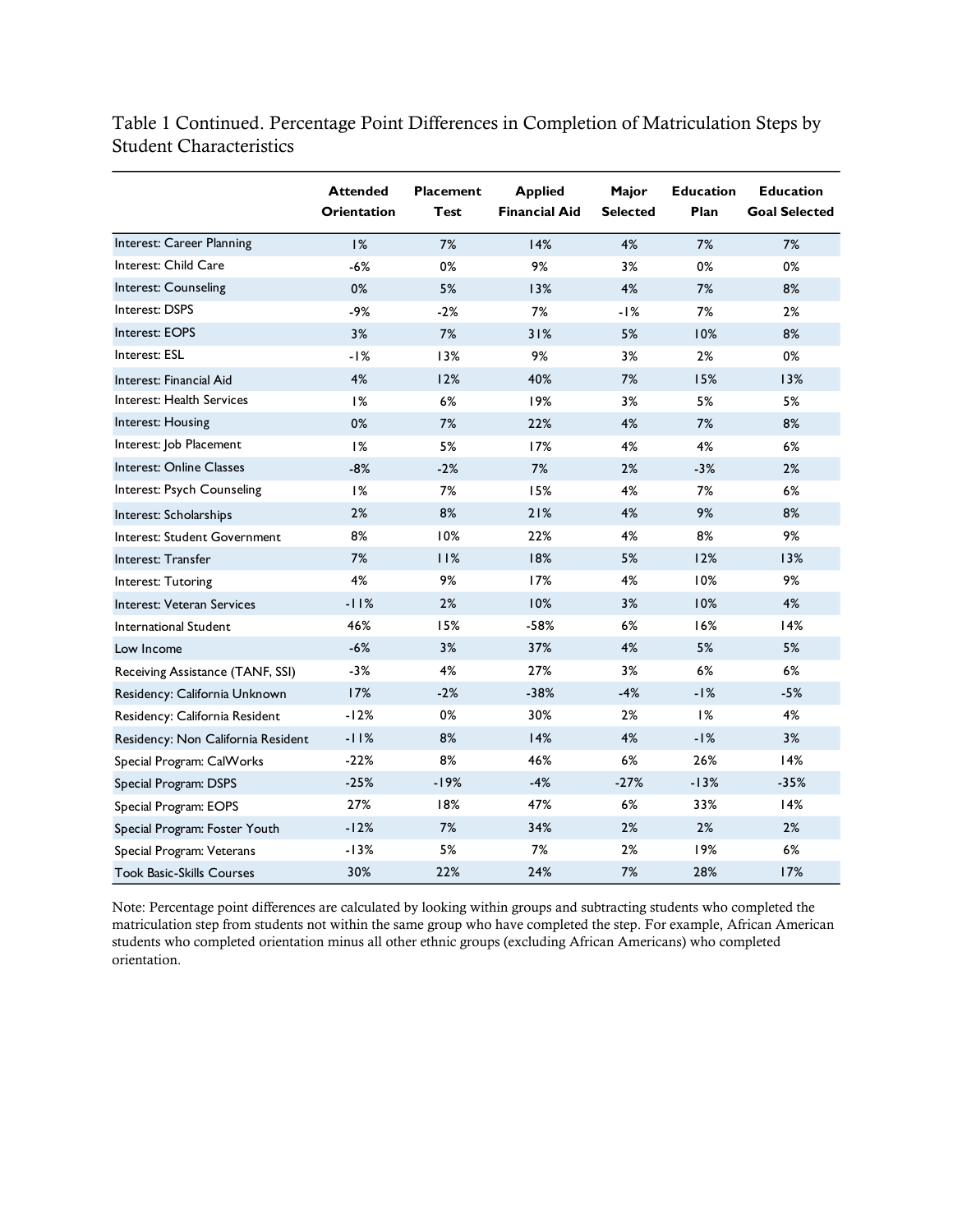| <b>Completion of Each Matriculation Step:</b> |              | <b>Attended</b><br><b>Orientation</b> | Test | <b>Placement</b> Applied Fin<br>Aid | Major<br><b>Selected</b> | <b>Education</b><br>Plan | <b>Education</b><br><b>Goal Selected</b> |
|-----------------------------------------------|--------------|---------------------------------------|------|-------------------------------------|--------------------------|--------------------------|------------------------------------------|
| Applied and Registered Same Term In Group     |              | 28%                                   | 73%  | 51%                                 | 90%                      | 55%                      | 78%                                      |
|                                               | Not in Group | 54%                                   | 86%  | 56%                                 | 96%                      | 74%                      | 90%                                      |
| Citizenship: U.S. Citizen                     | In Group     | 41%                                   | 81%  | 61%                                 | 94%                      | 68%                      | 87%                                      |
|                                               | Not in Group | 45%                                   | 85%  | 53%                                 | 95%                      | 67%                      | 84%                                      |
| Citizenship: Permanent Resident               | In Group     | 42%                                   | 87%  | 67%                                 | 96%                      | 68%                      | 86%                                      |
|                                               | Not in Group | 42%                                   | 81%  | 57%                                 | 94%                      | 67%                      | 87%                                      |
| Citizenship: Temporary Resident               | In Group     | 32%                                   | 79%  | 38%                                 | 95%                      | 63%                      | 79%                                      |
|                                               | Not in Group | 42%                                   | 82%  | 59%                                 | 95%                      | 67%                      | 87%                                      |
| Citizenship: Refugee/Asylee                   | In Group     | 42%                                   | 97%  | 81%                                 | 98%                      | 73%                      | 89%                                      |
|                                               | Not in Group | 42%                                   | 82%  | 59%                                 | 95%                      | 67%                      | 86%                                      |
| Citizenship: Student Visa                     | In Group     | 75%                                   | 86%  | 5%                                  | 95%                      | 70%                      | 90%                                      |
|                                               | Not in Group | 41%                                   | 82%  | 60%                                 | 95%                      | 67%                      | 86%                                      |
| Citizenship: Other                            | In Group     | 42%                                   | 81%  | 40%                                 | 94%                      | 62%                      | 79%                                      |
|                                               | Not in Group | 42%                                   | 82%  | 60%                                 | 95%                      | 68%                      | 87%                                      |
| Comfortable Speaking English                  | In Group     | 40%                                   | 80%  | 57%                                 | 94%                      | 66%                      | 86%                                      |
|                                               | Not in Group | 49%                                   | 86%  | 56%                                 | 94%                      | 65%                      | 87%                                      |
| <b>Educational Goal: Degree</b>               | In Group     | 40%                                   | 78%  | 51%                                 | 98%                      | 62%                      | N/A                                      |
|                                               | Not in Group | 45%                                   | 82%  | 54%                                 | 94%                      | 67%                      | N/A                                      |
| <b>Educational Goal: Certificate</b>          | In Group     | 19%                                   | 56%  | 37%                                 | 97%                      | 46%                      | N/A                                      |
|                                               | Not in Group | 46%                                   | 82%  | 55%                                 | 94%                      | 67%                      | N/A                                      |
| <b>Educational Goal: Transfer</b>             | In Group     | 53%                                   | 90%  | 60%                                 | 98%                      | 76%                      | N/A                                      |
|                                               | Not in Group | 23%                                   | 56%  | 38%                                 | 82%                      | 40%                      | N/A                                      |
| <b>Educational Goal: Other</b>                | In Group     | 13%                                   | 43%  | 30%                                 | 68%                      | 25%                      | N/A                                      |
|                                               | Not in Group | 50%                                   | 88%  | 58%                                 | 98%                      | 73%                      | N/A                                      |
| Ethnicity: African American                   | In Group     | 35%                                   | 79%  | 73%                                 | 95%                      | 70%                      | 89%                                      |
|                                               | Not in Group | 45%                                   | 81%  | 53%                                 | 94%                      | 66%                      | 86%                                      |
| Ethnicity: Asian                              | In Group     | 51%                                   | 84%  | 45%                                 | 95%                      | 68%                      | 87%                                      |
|                                               | Not in Group | 41%                                   | 80%  | 60%                                 | 93%                      | 66%                      | 86%                                      |
| Ethnicity: Filipino                           | In Group     | 48%                                   | 86%  | 68%                                 | 97%                      | 70%                      | 91%                                      |
|                                               | Not in Group | 45%                                   | 81%  | 53%                                 | 94%                      | 66%                      | 86%                                      |
| Ethnicity: Latino/a                           | In Group     | 46%                                   | 85%  | 72%                                 | 96%                      | 71%                      | 90%                                      |
|                                               | Not in Group | 44%                                   | 80%  | 47%                                 | 93%                      | 65%                      | 84%                                      |
| <b>Ethnicity: Native American</b>             | In Group     | 29%                                   | 75%  | 52%                                 | 91%                      | 59%                      | 90%                                      |
|                                               | Not in Group | 45%                                   | 81%  | 54%                                 | 94%                      | 67%                      | 86%                                      |
| Ethnicity: Pacific Islander                   | In Group     | 37%                                   | 79%  | 68%                                 | 95%                      | 71%                      | 90%                                      |
|                                               | Not in Group | 45%                                   | 81%  | 54%                                 | 94%                      | 67%                      | 86%                                      |
| <b>Ethnicity: White</b>                       | In Group     | 32%                                   | 71%  | 41%                                 | 88%                      | 57%                      | 77%                                      |
|                                               | Not in Group | 48%                                   | 84%  | 57%                                 | 95%                      | 69%                      | 88%                                      |
| Ethnicity: Unknown                            | In Group     | 53%                                   | 77%  | 22%                                 | 89%                      | 61%                      | 79%                                      |
|                                               | Not in Group | 45%                                   | 82%  | 55%                                 | 94%                      | 67%                      | 86%                                      |

# Table 2. Completion of Matriculation Steps by Student Characteristics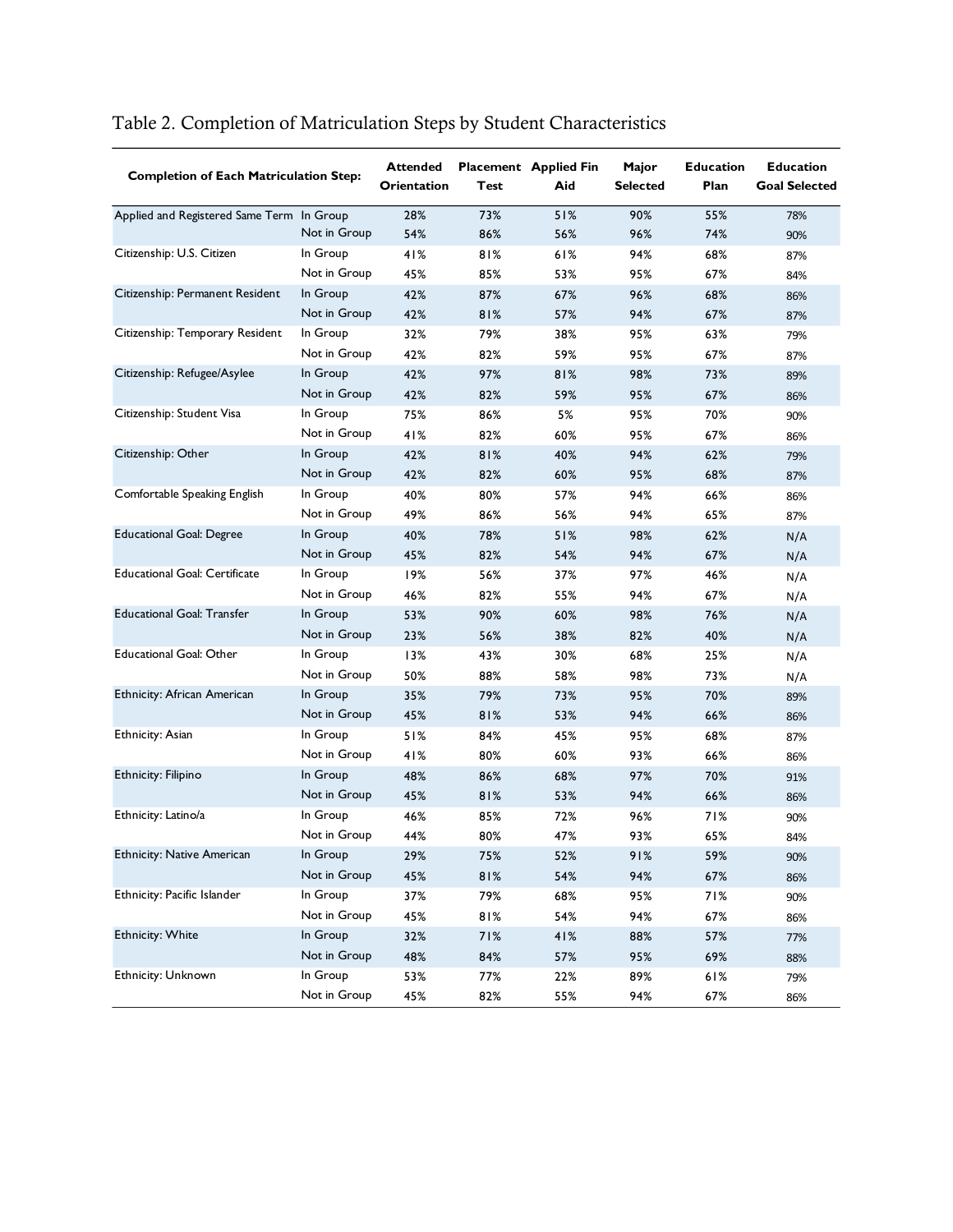| <b>Completion of Each Matriculation Step:</b> |              | <b>Attended</b><br><b>Orientation</b> | Test | <b>Placement</b> Applied Fin<br>Aid | Major<br><b>Selected</b> | <b>Education</b><br>Plan | <b>Education</b><br><b>Goal Selected</b> |
|-----------------------------------------------|--------------|---------------------------------------|------|-------------------------------------|--------------------------|--------------------------|------------------------------------------|
| Female                                        | In Group     | 44%                                   | 80%  | 59%                                 | 95%                      | 67%                      | 85%                                      |
|                                               | Not in Group | 46%                                   | 83%  | 58%                                 | 95%                      | 69%                      | 88%                                      |
| <b>First Generation</b>                       | In Group     | 44%                                   | 85%  | 75%                                 | 96%                      | 71%                      | 89%                                      |
|                                               | Not in Group | 45%                                   | 80%  | 46%                                 | 93%                      | 65%                      | 85%                                      |
| <b>First Generation Unknown</b>               | In Group     | 40%                                   | 85%  | 72%                                 | 94%                      | 69%                      | 84%                                      |
|                                               | Not in Group | 45%                                   | 82%  | 53%                                 | 94%                      | 67%                      | 86%                                      |
| <b>Full-Time Student</b>                      | In Group     | 58%                                   | 91%  | 58%                                 | 99%                      | 82%                      | 97%                                      |
|                                               | Not in Group | 32%                                   | 82%  | 50%                                 | 89%                      | 52%                      | 75%                                      |
| Interest: Athletics                           | In Group     | 47%                                   | 88%  | 62%                                 | 96%                      | 76%                      | 91%                                      |
|                                               | Not in Group | 44%                                   | 80%  | 53%                                 | 93%                      | 65%                      | 85%                                      |
| Interest: Financial Aid                       | In Group     | 46%                                   | 86%  | 69%                                 | 97%                      | 72%                      | 91%                                      |
|                                               | Not in Group | 42%                                   | 74%  | 29%                                 | 89%                      | 57%                      | 78%                                      |
| Interest: Counseling                          | In Group     | 45%                                   | 85%  | 63%                                 | 97%                      | 71%                      | 91%                                      |
|                                               | Not in Group | 44%                                   | 80%  | 50%                                 | 92%                      | 64%                      | 83%                                      |
| Interest: Basic Skills                        | In Group     | 47%                                   | 90%  | 65%                                 | 96%                      | 75%                      | 91%                                      |
|                                               | Not in Group | 45%                                   | 80%  | 53%                                 | 93%                      | 66%                      | 85%                                      |
| Interest: CalWorks                            | In Group     | 45%                                   | 88%  | 80%                                 | 97%                      | 73%                      | 92%                                      |
|                                               | Not in Group | 45%                                   | 81%  | 53%                                 | 94%                      | 67%                      | 86%                                      |
| Interest: Career Planning                     | In Group     | 46%                                   | 87%  | 65%                                 | 97%                      | 72%                      | 91%                                      |
|                                               | Not in Group | 44%                                   | 80%  | 51%                                 | 93%                      | 65%                      | 84%                                      |
| Interest: Child Care                          | In Group     | 39%                                   | 82%  | 63%                                 | 97%                      | 68%                      | 86%                                      |
|                                               | Not in Group | 45%                                   | 82%  | 54%                                 | 94%                      | 67%                      | 86%                                      |
| Interest: Psych Counseling                    | In Group     | 46%                                   | 87%  | 68%                                 | 97%                      | 73%                      | 92%                                      |
|                                               | Not in Group | 45%                                   | 81%  | 53%                                 | 93%                      | 66%                      | 85%                                      |
| Interest: DSPS                                | In Group     | 36%                                   | 80%  | 61%                                 | 93%                      | 74%                      | 88%                                      |
|                                               | Not in Group | 45%                                   | 82%  | 54%                                 | 94%                      | 67%                      | 86%                                      |
| Interest: EOPS                                | In Group     | 48%                                   | 88%  | 83%                                 | 98%                      | 76%                      | 93%                                      |
|                                               | Not in Group | 45%                                   | 81%  | 52%                                 | 93%                      | 67%                      | 85%                                      |
| Interest: ESL                                 | In Group     | 44%                                   | 94%  | 63%                                 | 97%                      | 70%                      | 86%                                      |
|                                               | Not in Group | 45%                                   | 81%  | 54%                                 | 94%                      | 67%                      | 86%                                      |
| Interest: Health Services                     | In Group     | 45%                                   | 87%  | 71%                                 | 97%                      | 72%                      | 91%                                      |
|                                               | Not in Group | 45%                                   | 81%  | 53%                                 | 94%                      | 67%                      | 85%                                      |
| Interest: Housing                             | In Group     | 45%                                   | 88%  | 75%                                 | 98%                      | 74%                      | 93%                                      |
|                                               | Not in Group | 45%                                   | 81%  | 53%                                 | 94%                      | 67%                      | 86%                                      |
| Interest: Job Placement                       | In Group     | 45%                                   | 86%  | 70%                                 | 97%                      | 70%                      | 91%                                      |

# Table 2 Continued. Completion of Matriculation Steps by Student Characteristics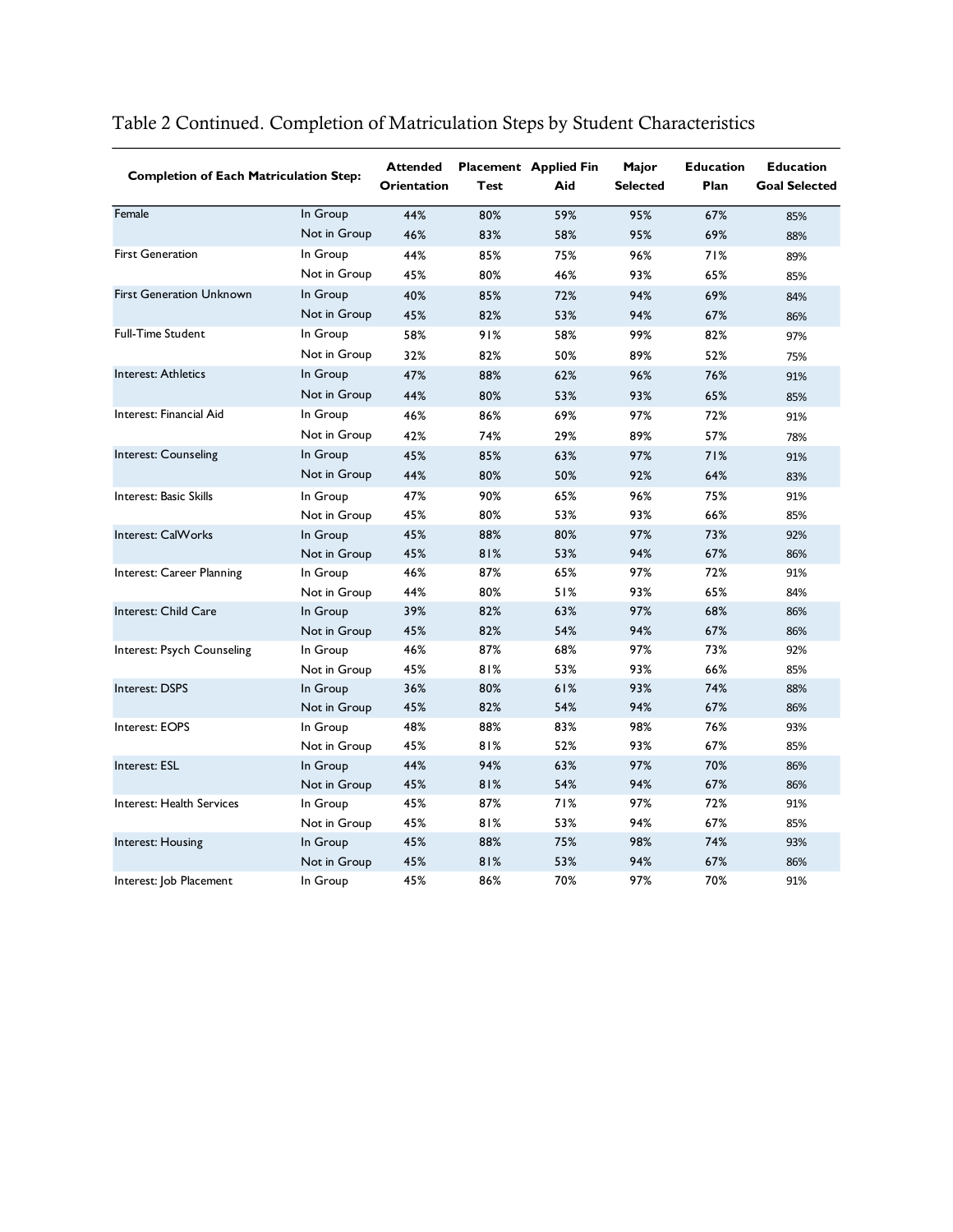| <b>Completion of Each Matriculation Step:</b> |              | <b>Attended</b><br>Orientation | Test | <b>Placement</b> Applied Fin<br>Aid | Major<br><b>Selected</b> | <b>Education</b><br>Plan | <b>Education</b><br><b>Goal Selected</b> |
|-----------------------------------------------|--------------|--------------------------------|------|-------------------------------------|--------------------------|--------------------------|------------------------------------------|
| Interest: Online Classes                      | In Group     | 39%                            | 80%  | 60%                                 | 96%                      | 65%                      | 88%                                      |
|                                               | Not in Group | 47%                            | 83%  | 54%                                 | 94%                      | 68%                      | 86%                                      |
| Interest: Scholarships                        | In Group     | 47%                            | 88%  | 71%                                 | 97%                      | 73%                      | 92%                                      |
|                                               | Not in Group | 44%                            | 80%  | 50%                                 | 93%                      | 64%                      | 84%                                      |
| Interest: Student Government                  | In Group     | 52%                            | 90%  | 75%                                 | 97%                      | 75%                      | 94%                                      |
|                                               | Not in Group | 44%                            | 81%  | 53%                                 | 94%                      | 66%                      | 85%                                      |
| Interest: Placement Testing                   | In Group     | 50%                            | 91%  | 67%                                 | 97%                      | 76%                      | 93%                                      |
|                                               | Not in Group | 44%                            | 80%  | 52%                                 | 93%                      | 65%                      | 84%                                      |
| Interest: Transfer                            | In Group     | 49%                            | 89%  | 67%                                 | 97%                      | 74%                      | 94%                                      |
|                                               | Not in Group | 42%                            | 78%  | 48%                                 | 92%                      | 62%                      | 81%                                      |
| Interest: Tutoring                            | In Group     | 48%                            | 89%  | 68%                                 | 97%                      | 75%                      | 93%                                      |
|                                               | Not in Group | 44%                            | 80%  | 51%                                 | 93%                      | 65%                      | 84%                                      |
| Interest: Veteran Services                    | In Group     | 35%                            | 84%  | 65%                                 | 97%                      | 78%                      | 90%                                      |
|                                               | Not in Group | 45%                            | 81%  | 54%                                 | 94%                      | 67%                      | 86%                                      |
| <b>International Student</b>                  | In Group     | 87%                            | 96%  | 1%                                  | 99%                      | 81%                      | 99%                                      |
|                                               | Not in Group | 41%                            | 81%  | 59%                                 | 93%                      | 65%                      | 85%                                      |
| Low Income                                    | In Group     | 41%                            | 84%  | 81%                                 | 97%                      | 70%                      | 90%                                      |
|                                               | Not in Group | 46%                            | 81%  | 44%                                 | 93%                      | 65%                      | 85%                                      |
| Receiving Assistance (TANF, SSI)              | In Group     | 42%                            | 86%  | 80%                                 | 97%                      | 74%                      | 92%                                      |
|                                               | Not in Group | 45%                            | 81%  | 53%                                 | 94%                      | 67%                      | 86%                                      |
| Residency: California Resident                | In Group     | 42%                            | 82%  | 61%                                 | 94%                      | 68%                      | 87%                                      |
|                                               | Not in Group | 54%                            | 81%  | 31%                                 | 92%                      | 67%                      | 83%                                      |
| Residency: Non California Resident In Group   |              | 34%                            | 90%  | 68%                                 | 97%                      | 66%                      | 89%                                      |
|                                               | Not in Group | 45%                            | 81%  | 54%                                 | 94%                      | 67%                      | 86%                                      |
| Residency: California Unknown                 | In Group     | 58%                            | 80%  | 23%                                 | 91%                      | 67%                      | 82%                                      |
|                                               | Not in Group | 42%                            | 82%  | 61%                                 | 95%                      | 67%                      | 87%                                      |
| Special Program: EOPS                         | In Group     | 71%                            | 99%  | 99%                                 | 100%                     | 98%                      | 100%                                     |
|                                               | Not in Group | 44%                            | 81%  | 53%                                 | 94%                      | 66%                      | 86%                                      |
| Special Program: DSPS                         | In Group     | 21%                            | 63%  | 50%                                 | 68%                      | 55%                      | 52%                                      |
|                                               | Not in Group | 46%                            | 82%  | 54%                                 | 95%                      | 67%                      | 88%                                      |
| Special Program: CalWorks                     | In Group     | 23%                            | 89%  | 100%                                | 100%                     | 93%                      | 100%                                     |
|                                               | Not in Group | 45%                            | 81%  | 54%                                 | 94%                      | 67%                      | 86%                                      |
| Special Program: Foster Youth                 | In Group     | 33%                            | 88%  | 88%                                 | 96%                      | 69%                      | 88%                                      |
|                                               | Not in Group | 45%                            | 81%  | 54%                                 | 94%                      | 67%                      | 86%                                      |
| Special Program: Veterans                     | In Group     | 32%                            | 86%  | 61%                                 | 96%                      | 85%                      | 92%                                      |
|                                               | Not in Group | 45%                            | 81%  | 54%                                 | 94%                      | 66%                      | 86%                                      |
| <b>Took Basic Skills Courses</b>              | In Group     | 58%                            | 97%  | 65%                                 | 97%                      | 79%                      | 93%                                      |
|                                               | Not in Group | 28%                            | 75%  | 40%                                 | 90%                      | 51%                      | 77%                                      |

#### Table 2 Continued. Completion of Matriculation Steps by Student Characteristics

Note: Table 2 includes students who completed each matriculation step compared to their counterpart not in the same group who also completed the same matriculation step. For example, Special Program: Foster Youth, the 'In Group' row includes all foster youth students who completed orientation while the 'Not in Group' row includes all other students not enrolled in the Foster Youth program who also completed orientation.